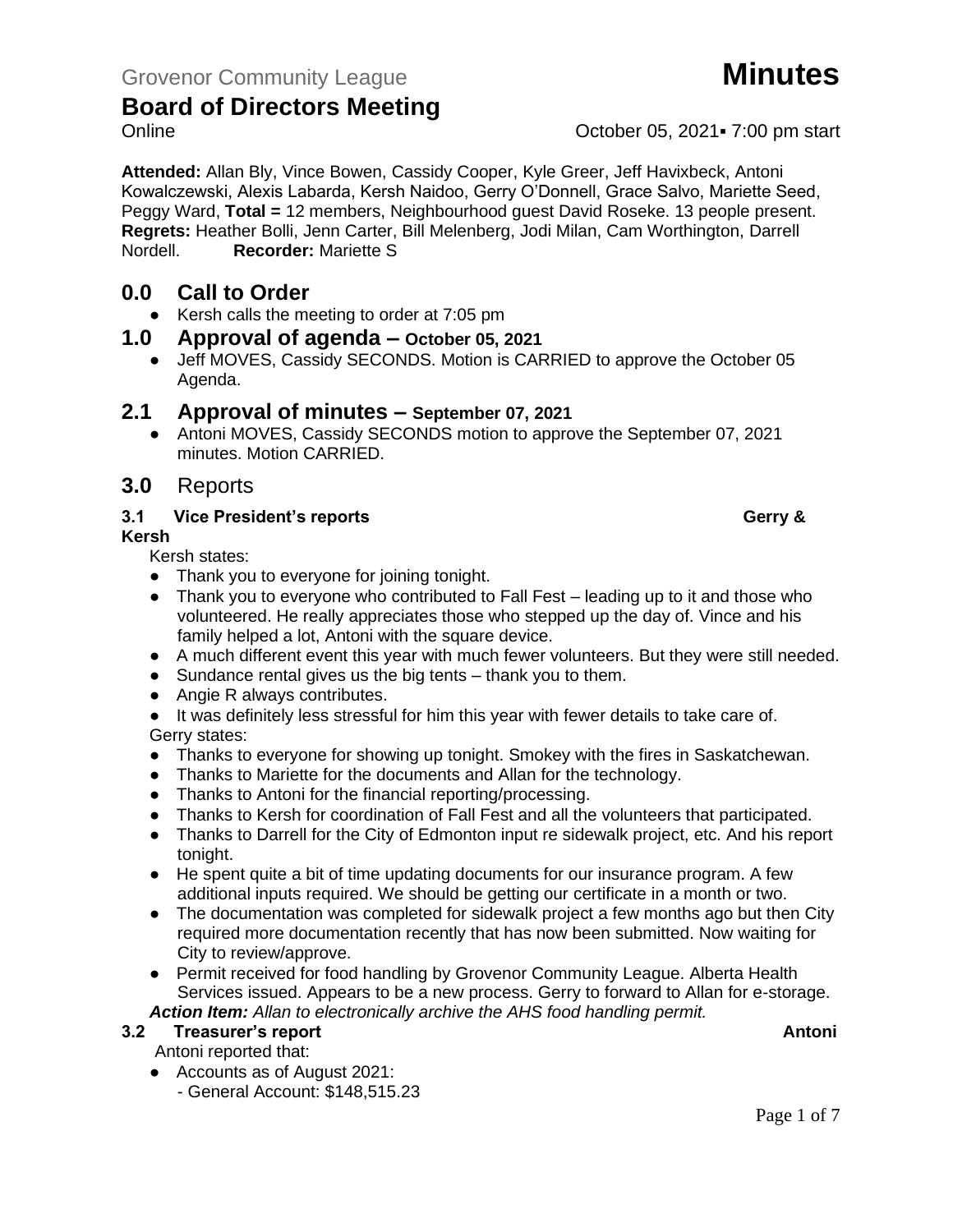- Casino Account: \$19,544.40
- Of note for October:
	- \$937 in Fall Fest expenses. More to come.
	- Still preparing documents for year end.
	- Invoice did come in from 4-way electric.

#### *Action Item: x*

#### **3.3 Civics report**

#### **Kersh/Gerry**

Jeff reported that:

- It has been a quiet month.
- Near him properties have sold. One that wanted a rezone that was denied resold.
- Residents have asked him where the 148 street project is at. He reached out to the developer but has not heard back.
- Other minor variance approval docs came in to Gerry that he will pass onto Jeff. He also discussed with the board the parking lot approval for Stony Plain Road commercial outlets.

#### **3.4 City of Edmonton** Darrell

- Darrell sent a report, highlights of which include:
- [https://edmonton.us20.list](https://edmonton.us20.list-manage.com/subscribe?u=5f922ca5963499fbe01a51cc0&id=fc8dc5d7bex)[manage.com/subscribe?u=5f922ca5963499fbe01a51cc0&id=fc8dc5d7bex](https://edmonton.us20.list-manage.com/subscribe?u=5f922ca5963499fbe01a51cc0&id=fc8dc5d7bex)
- Grovenor had 1267 visitors during the Greenshack program.
- Grovenor had the highest child count in his area. The program is well used.
- Sidewalk project at rec centre with construction tentative for spring 2022.
- Community grants mentioned may be applicable to Fall Fest. Review further.
- Save the date Nov 7 Garneau Theatre on Connection/Disconnection.

• Link: [https://www.edmonton.ca/programs\\_services/for\\_communities/newsletter](https://www.edmonton.ca/programs_services/for_communities/newsletter)

*Action item: Kersh to follow up with potential grant for Fall Fest.*

#### **3.5 Grovenor School report**

Kersh reports on report of highlights sent by school principal, Charlene Roberge.

- Safety is the top priority.
- There is one class in each grade from K-6. Some students attend in-person.
- Holding parent/teacher/meet the teacher virtually only.
- More litter in the school yard. Yard cleanup is planned.
- They will report graffiti to EPSB.

### **4.0 Old business**

#### **4.1 Social Events update All Accords Events update All Accords Events All Accords Events All Accords Events All Accords All Accords All Accords All Accords All Accords All Accords All Accords All Accords All Accords All**

Grace stated:

- The walking group is ongoing for Monday. Many participants are from St. Paul's church.
- They start at Ch Cafeteria, then they go into the river valley. But pedestrian bridge is now closed so the starting point may change.
- She has been preoccupied with a new baby.
- She will place a notice on Facebook to attract homeowners for a Halloween scavenger hunt.

*Action Item: Grace to post Halloween scavenger hunt on Facebook for hunt locations.*

Online Contract Contract Contract Contract Contract Contract Contract October 05, 2021 = 7:00 pm start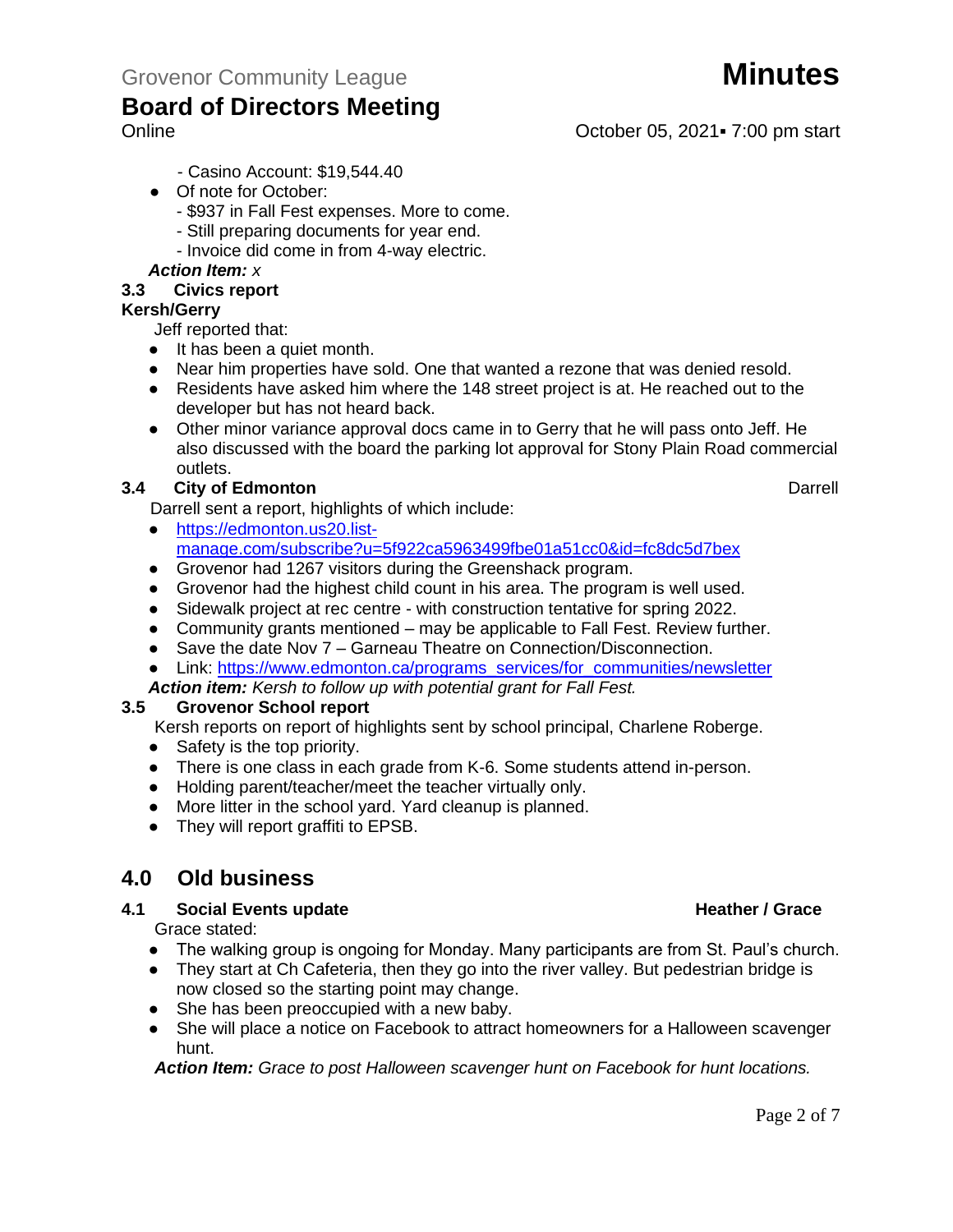

Online Contract Contract Contract Contract Contract Contract Contract October 05, 2021 = 7:00 pm start

#### **4.2 Program update Cassidy**

Cassidy stated:

- The egg program is still running.
- Regarding the Gud box introduced last meeting, a solid response from Forest/Terrace is that the program is good.
- He has some concerns. Designated pickup times not always honored. Would have to have hard lines for pickup.
- We would get a payment for each box sold. It is a fundraiser.

# **4.3 Facilities status update including graffiti status Allan/Gerry**

Allan/Gerry reported that:

- Sidewalk funding may be postponed until spring of 2022. As additional paperwork has to go through departmental approvals at the city. Not critical for this year.
- This was originally submitted as a CLIP grant a few years ago but at a much lower estimated cost.
- Kyle spoke to a few more vendors. They are busy. He will reopen the conversations and get quotes. He would agree with cost of up to \$6000. Details of berm to be worked out.
- Defer until spring. Gerry to continue to work with Darrell on the documentation.
- Porta-potty continues to be abused. Decision to remove it now, not late October.
- The eaves through on hall continues to attract attention/abuse. Would like to bring in eaves trough company to consult with. Get their recommendations.
- Locked cabinets in hall additional room need adjusting. Some cabinets have been designated as Fall Fest cabinets. Do we need to re-key all the cabinets? No.
- Suggested to sell surplus Fall Fest beverages at the rec centre.

#### *Action item: Allan to consult with eaves trough company. Splash Down Eaves recommended.*

#### *Motion to approve up to \$6000 for sidewalk is moved by Kyle, seconded by Gerry.*

#### **4.4 Ice Rink planning for 2021-22 season Kyle**

Kyle reported that:

- Everything is in place right now. Michael is coming back.
- Process is looking very similar to last year.
- Not really planning on having a rink attendant. Hopefully more relaxed than last year.
- Hopefully we won't need fencing again.
- Question asked about equipment maintenance. Kyle says a lot of maintenance has been done in house. Someone showed them what to do.
- Asked that Michael should definitely use the online hourly recording system. There is a new link.
- Discussion to consider concrete floor in the rink in a few years if cost effective to do so. But not now. White poly option mentioned.
- Michael can repair boards this year as done last year per Kyle. Omni Sport could do rink boards in future if replacement required. Need to space out between major projects with City.

*Action item: New time sheet link will need to be sent to Michael for reporting.*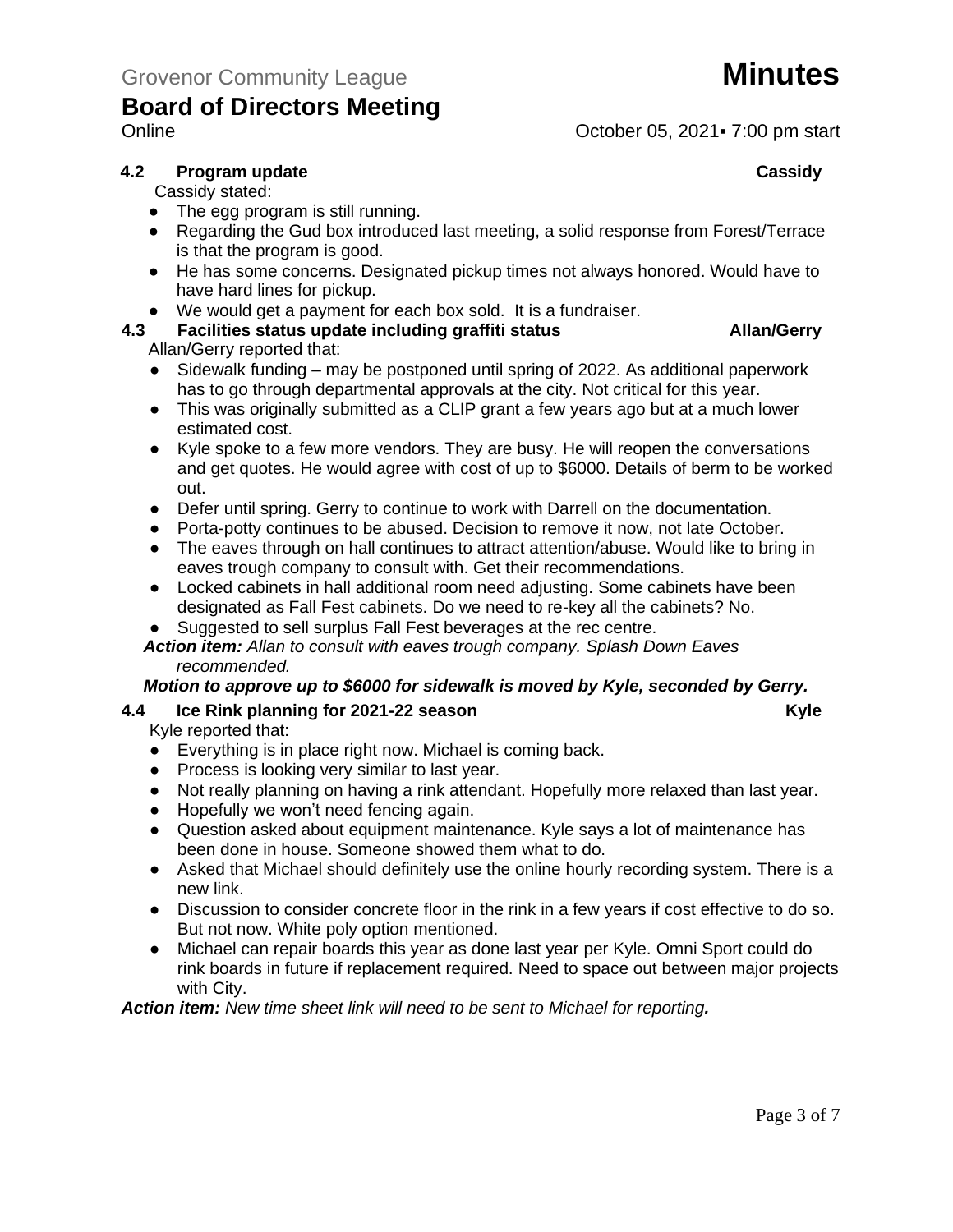| <b>Board of Directors Meeting</b>                                                                                                                                                                                                                                    |                                                                                                                                                                                                                                                                                                                                                                                                                                                                                                                                                                                                                           |                      |
|----------------------------------------------------------------------------------------------------------------------------------------------------------------------------------------------------------------------------------------------------------------------|---------------------------------------------------------------------------------------------------------------------------------------------------------------------------------------------------------------------------------------------------------------------------------------------------------------------------------------------------------------------------------------------------------------------------------------------------------------------------------------------------------------------------------------------------------------------------------------------------------------------------|----------------------|
| Online                                                                                                                                                                                                                                                               | October 05, 2021 - 7:00 pm start                                                                                                                                                                                                                                                                                                                                                                                                                                                                                                                                                                                          |                      |
| 4.5<br>Allan stated:<br>Work to start at Lewis Estates and move east.<br><b>Action item: x</b>                                                                                                                                                                       | Valley Line LRT & EPCOR infrastructure project<br>Once the 104 Street bridge closes, the work will affect us more so.                                                                                                                                                                                                                                                                                                                                                                                                                                                                                                     | <b>Allan</b>         |
| 4.6<br>Google Workplace update<br>Allan stated:<br>• Not much to report.<br>$\bullet$<br>4.7<br>Jeff reported that:                                                                                                                                                  | • Amanda now has a Grovenor email address. She requested it.<br>Suggested we include Amanda in email thought to be relevant to her.<br>Proposed Rezoning 10212-10220 148 St project status update<br>Waiting for next stage that the planners, developers have. Rezoning plan.                                                                                                                                                                                                                                                                                                                                            | <b>Allan</b><br>Jeff |
| <b>Action Item: x</b>                                                                                                                                                                                                                                                | He is hoping they have another meeting with residents.                                                                                                                                                                                                                                                                                                                                                                                                                                                                                                                                                                    |                      |
| 4.8<br>Gerry reported:<br>$\bullet$<br>$\bullet$<br>rental agreement template.<br>Covid signs are up in the hall.<br><b>Action item: x</b>                                                                                                                           | Impact of new AHS / EFC Regulations, Guidelines & Best Practices<br>The latest Covid updates are what we will use as a guideline to plan our events.<br>• He did forward the update. Not much different for event guidelines.<br>We have updated wording provided by EFCL with the Covid clause included in the                                                                                                                                                                                                                                                                                                           | Gerry/All            |
| 4.9<br><b>Fall Fest post-event update</b><br>Kersh stated:<br>• Personally, he had a good time.<br>• There was some entertainment for the kids.<br>$\bullet$<br>More details above in 3.1<br>• Vince thanks Kersh for organizing it.<br>$\bullet$<br>some attendees. | • A few hiccups in that the CoE garbage cans and picnic tables didn't show up.<br>The food trucks vendors seemed satisfied with the turnout.<br>• Day before event, fireworks were not permitted by fire marshal this year.<br>The band (Black Velvet) and the bar were well received.<br>• We hope to bring back the 50/50 and the fireworks and bouncy castle next year.<br>Beverage prices discussed. It was agreed that pricing booze beverages at an<br>appropriate level can act as a safety precautionary measure against potential abuse by<br>Action item: Follow up with permission for having fireworks again. | <b>Bill</b>          |
| <b>Grow Forward Garden update</b><br>4.10                                                                                                                                                                                                                            |                                                                                                                                                                                                                                                                                                                                                                                                                                                                                                                                                                                                                           | Jodi                 |
| Jodi absent; no report<br><b>Hall sign</b><br>4.11<br>Mariette reports:                                                                                                                                                                                              | • Amanda has been trained to change the letters on the sign and has been provided the                                                                                                                                                                                                                                                                                                                                                                                                                                                                                                                                     | <b>Mariette</b>      |

keys. She seems keen. ● Mariette will be the point person for messages to Amanda for the sign wording.

**4.12 Hall rental agreements**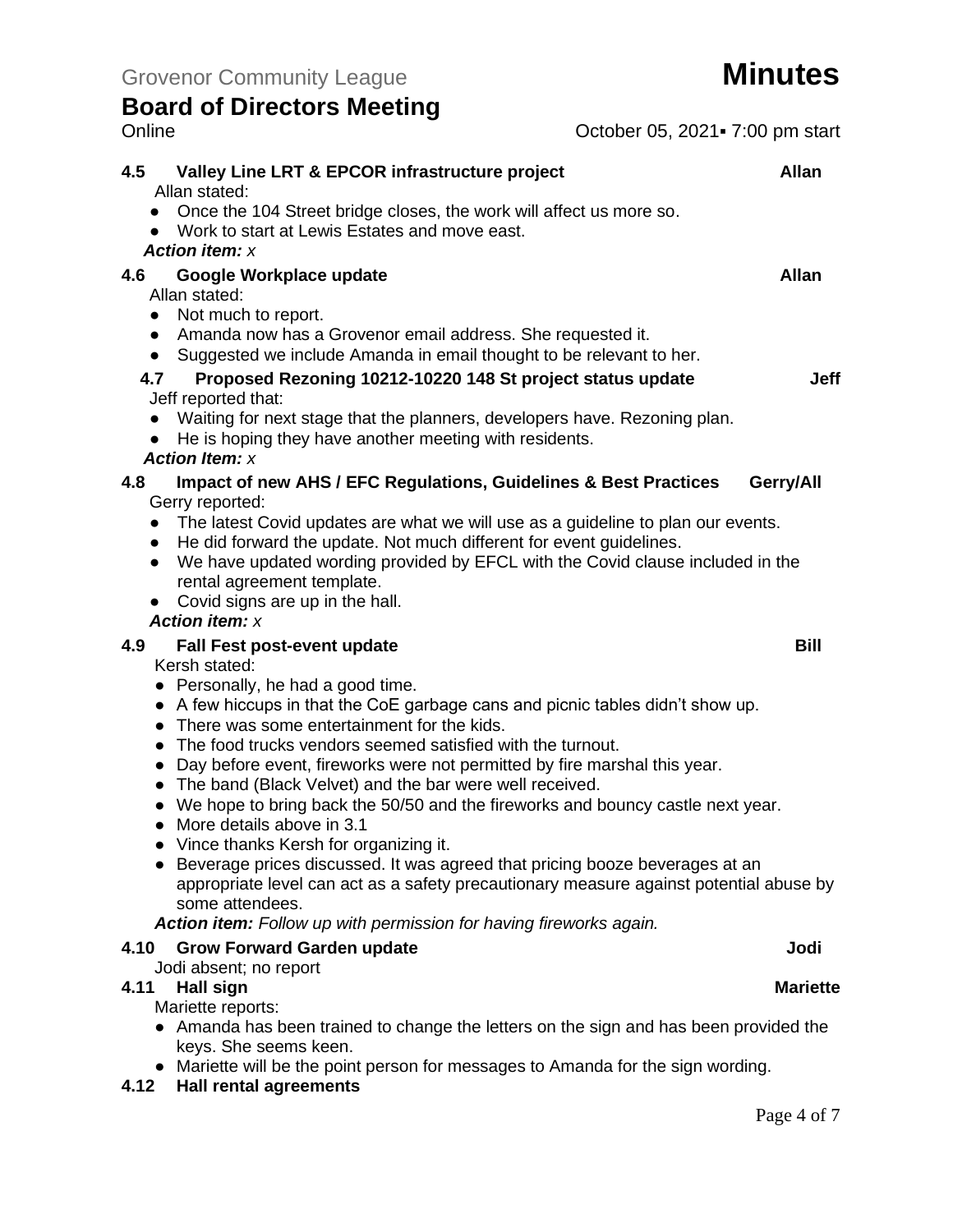Online Contract Contract Contract Contract Contract Contract Contract October 05, 2021 = 7:00 pm start

- It was previously agreed that the 3 people would look at the wording at the template for church group.
- However the church group didn't want to agree with our terms for rental so this step was unnecessary.
- Covid 19 wording has been added to current contract.
- Short term rental (one-time events) and long-term rental contracts are different.
- The onus is on the renter, hence the additional clauses.

#### **4.13 Other old business All**

X reported: n/a

#### **5.0 New business**

#### **5.1 Grovenor Street Lab Alex/David R**

Alex/David reported that:

- Alex states that David approached him to up the safety factor of the neighbourhood.
- It is meant to enable communities to have more control over their space.
- Street Labs is the name of it. Two main components as he sees it.
- It will combat cutting through the neighbourhood. Displaying the speed as people drive by. Places or space to slow down traffic other than ugly signs.
- The second element is place-making ideas. Something on the street but not taking away parking space.
- The road is very wide near Ch café. Beauty and function of slowing down traffic.
- Vibrant crosswalks is one option. Painting a crosswalk.
- A shared street, without telling signs telling cars to slow down.
- Parklet a piece of street that has been transformed into a park-type space.
- Curb extension is another option. Can place a bench or planter there.
- So far, he has filled in a form saying he will take the lead on this.
- Beautification and slowing down traffic. Where do we want these ideas to be.
- He is looking for team members and happy to take the lead.
- The City will bring planters, curbs. The City is funding this.
- This is a spring initiative. Have the winter to work on it.
- Picking the locations is the first step. We can do up to 3 spots.
- Suggested to get volunteers closest to locations involved.
- It was emphasized that communication is extremely important to ensure that everyone impacted (including residents on adjacent streets) are given the opportunity for full input. One street's initiative can negatively alter traffic flows on adjacent streets inadvertently.

*Action Item: Get Street Lab message in newsletter and on social media.* 

#### **5.2 Other new business All**

 $\bullet$  n/a

#### **6.0 Action Items update (for items not yet covered)**

- Cameras inprogress; requires further discussion
- Green shack is done
- Gud box is done
- Concrete work is done for back door.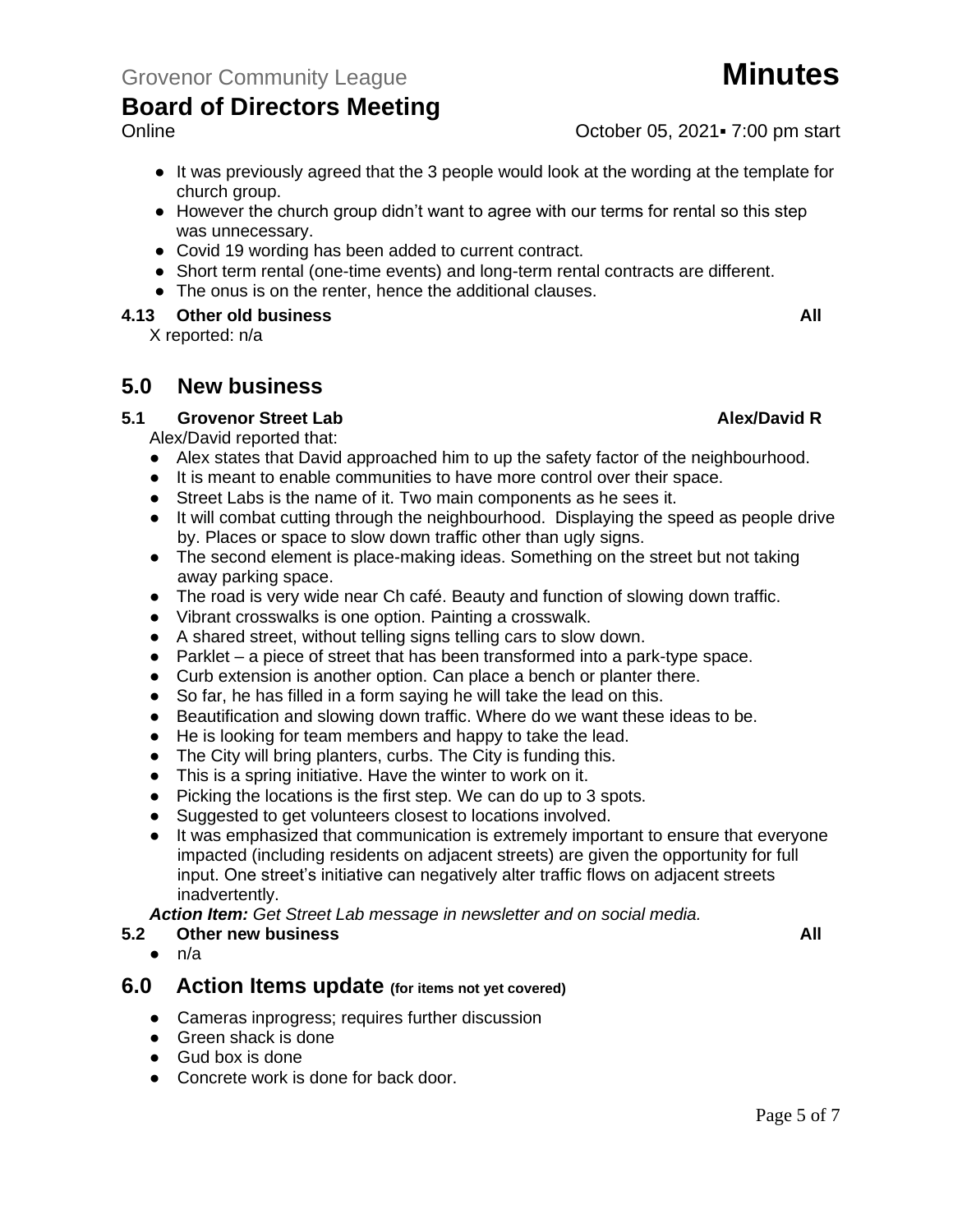

- Online October 05, 2021 · 7:00 pm start
	- Jodi is absent.
	- Epcor light item is done

### **7.0 Next meeting – November 02, 2020 ▪ 7:00 pm**

#### **Adjourned 9:25 pm**

\*Please see the August Income Statement included below.

# **Profit and Loss**

#### **Grovenor Community League**

Grovenor

Date Range: Aug 01, 2021 to Aug 31, 2021

| <b>ACCOUNTS</b>                                        | Aug 01, 2021<br>to Aug 31, 2021 |
|--------------------------------------------------------|---------------------------------|
| Income                                                 |                                 |
| Advertising Income                                     | \$180.00                        |
| <b>Hall Rental Income</b>                              | \$210.00                        |
| Program Income - Membership Dues                       | \$125.00                        |
| <b>Total Income</b>                                    | \$515.00                        |
|                                                        |                                 |
| <b>Total Cost of Goods Sold</b>                        | \$0.00                          |
|                                                        |                                 |
| <b>Gross Profit</b><br>As a percentage of Total Income | \$515.00<br>100.00%             |
|                                                        |                                 |
| <b>Operating Expenses</b>                              |                                 |
| <b>Cleaning Services</b>                               | \$140.00                        |
| Equipment Lease or Rental                              | \$72.24                         |
| <b>Fall Fest Expenses</b>                              | \$937.04                        |
| Memberships & Dues                                     | \$193.65                        |
| Miscellaneous Expense                                  | \$123.30                        |
| Rent Expense                                           | \$250.00                        |